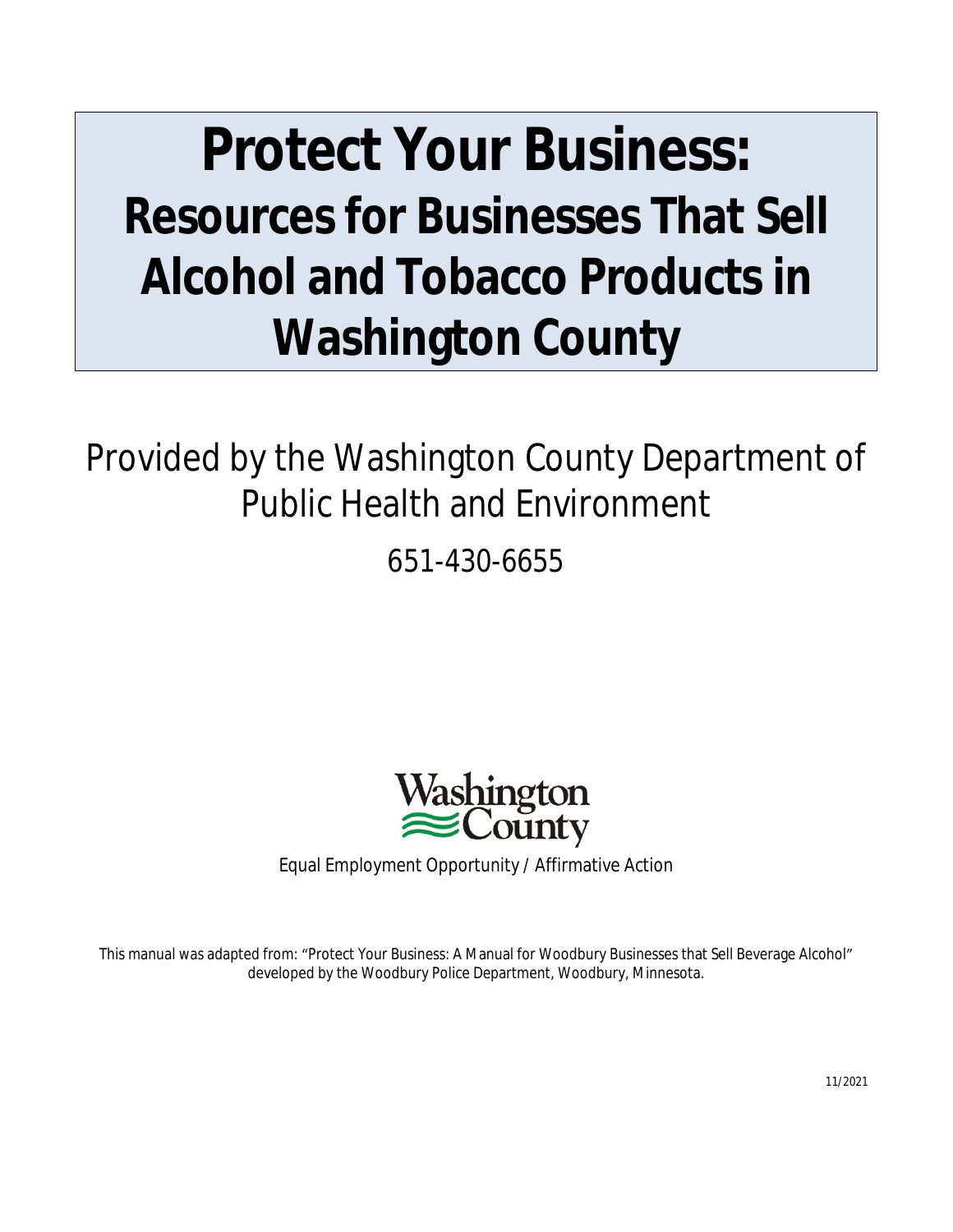### **Protect Your Business:**

#### **Resources for Businesses that Sell Alcohol & Tobacco Products in Washington County**

Keeping alcohol and tobacco products out of the hands of youth and limiting over-serving are important steps to keeping our community safe. Businesses in Washington County play an important role in this process. *Protect Your Business* was created to clarify the laws and to give you ideas on how to assure that your business stays in compliance with alcohol and tobacco products sale laws.

#### **Index**

| Sample Policy: Employee Policy on the Sale and Service of Alcohol and Tobacco Products Page 4 |  |
|-----------------------------------------------------------------------------------------------|--|
|                                                                                               |  |
|                                                                                               |  |
|                                                                                               |  |
|                                                                                               |  |
|                                                                                               |  |
|                                                                                               |  |
|                                                                                               |  |
|                                                                                               |  |
|                                                                                               |  |

Thank you for your efforts to reduce youth access to alcohol and tobacco products in Washington County. For more information call the Washington County Department of Public Health and Environment at 651-430-6655.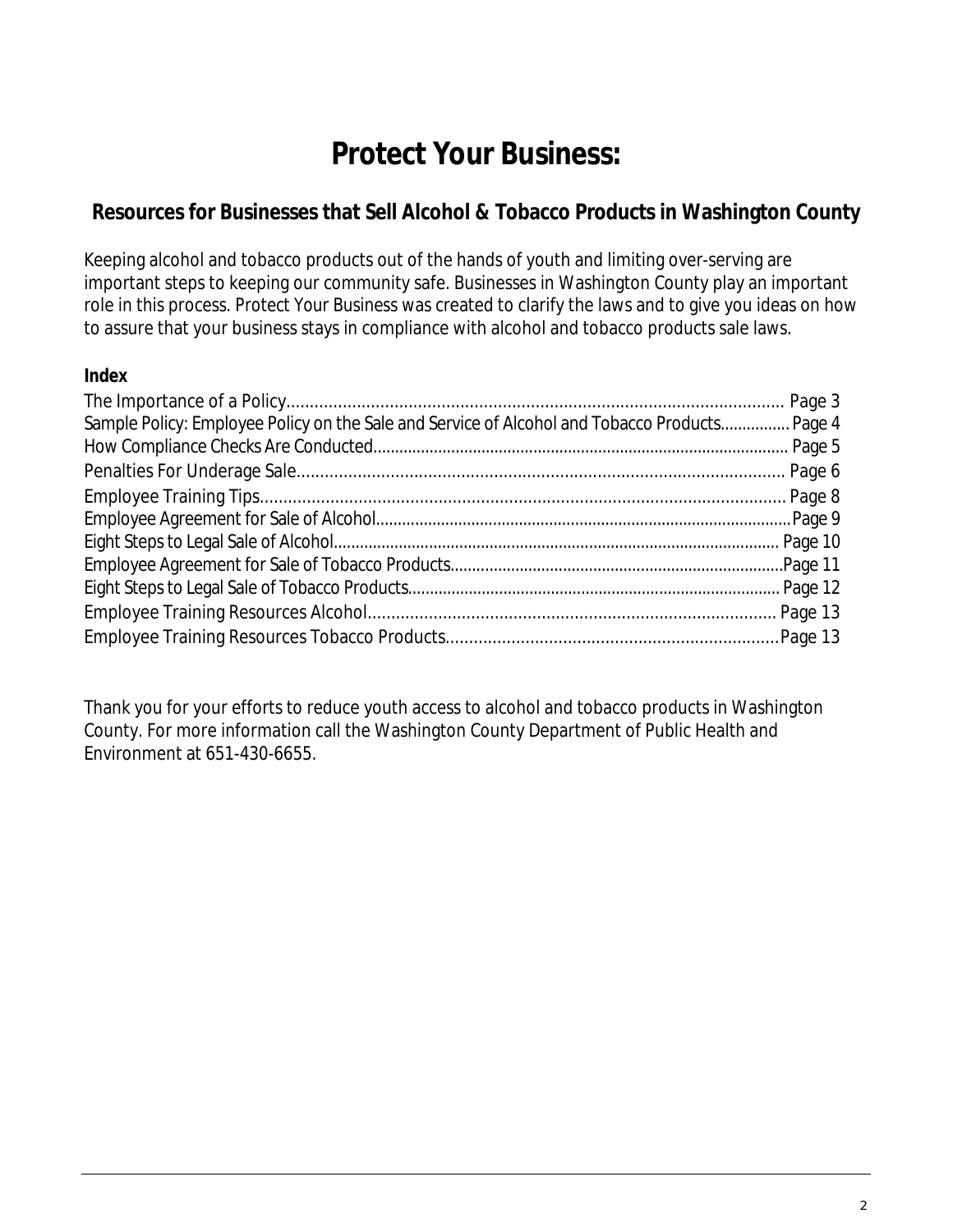### **THE IMPORTANCE OF A POLICY**

Every establishment can benefit from having written policies. Written policies can reduce your risk of problems, and your employees will be better able to manage situations that threaten your business (for example, "Excuse me, our policy requires us to see identification"). When employees know their responsibilities, they are less likely to sell alcohol or tobacco products to an underage person.

**Written policies are an important part of being a responsible licensee.** When you have no written policies, each employee may have his or her own idea about what the rules are, what they mean, and when they should be applied. These materials will assist you in developing your establishment's policies. You may want to use the models as they are, or adapt them to fit your needs. In the long term, by being a responsible establishment, you will build a strong and loyal customer base.

Here are some suggestions on writing and administering your policies:

- It is always a good idea to request feedback from your managers and employees when writing new policies. The employees will be more supportive of new policies they help create.
- Make sure the policies are clear and specific.
- Provide all employees with a copy of the policies.
- To ensure that employees understand their responsibilities, have them sign an Employee Agreement Statement. Keep this agreement in each employee's personnel file.
- Reinforce the policies by providing regular training (e.g., quarterly or semi-annual trainings) to employees.
- Between trainings, hold regular staff meetings where you review and discuss the rules, recent problem situations, and ways to prevent those situations from happening again.
- Advise employees that you will spot-check their compliance with the policies and provide them with a regular (e.g., annual) performance review.
- Reward employees who show exceptional performance asresponsible sellers of alcohol or tobacco.

Remember, as a licensee, you are responsible for violations of local laws by your employees. By establishing written policies, good communication and a supportive environment, and by providing regular (e.g., annual) performance reviews, you will go a long way toward protecting your business.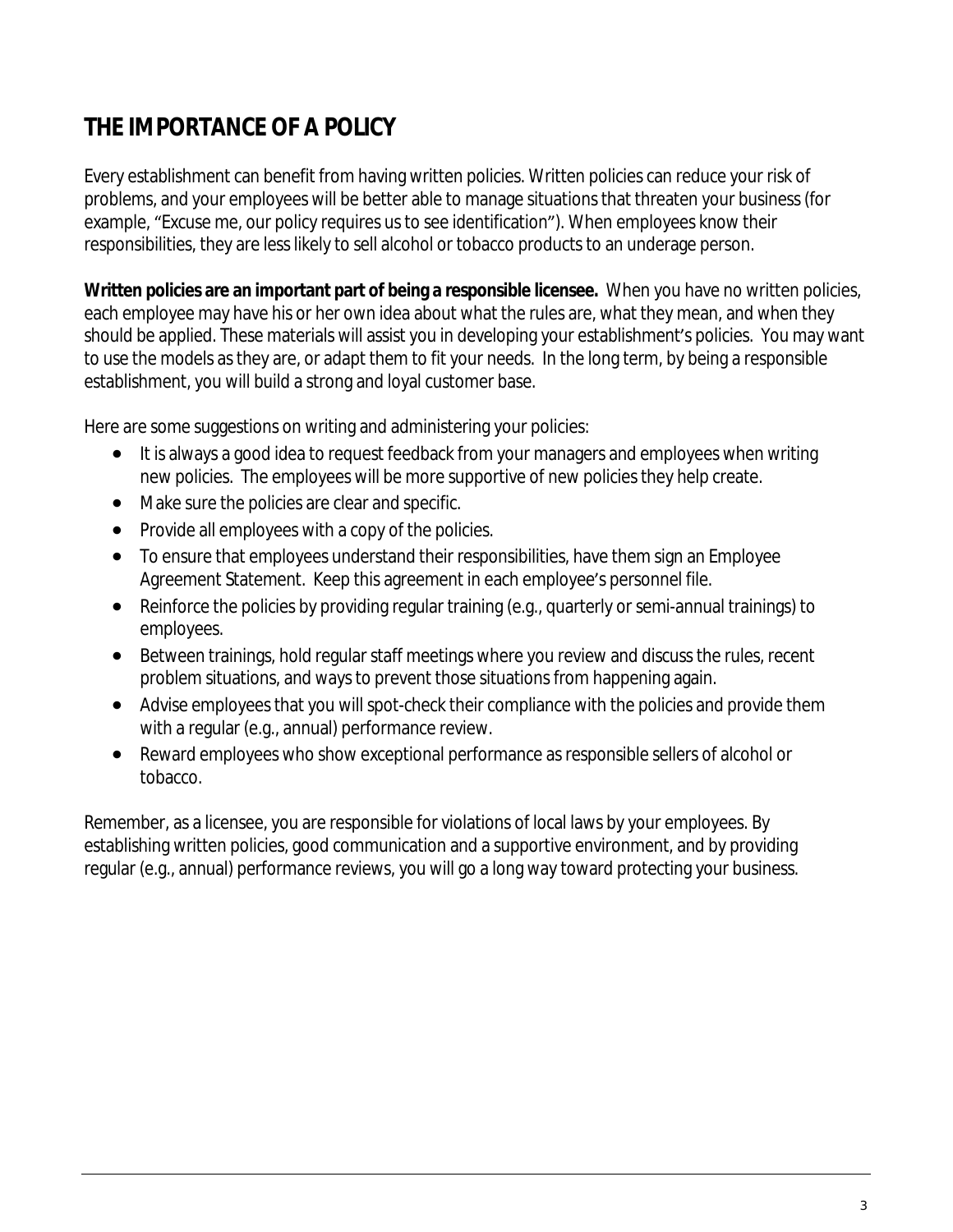### **SAMPLE POLICY**

#### **EMPLOYEE POLICY ON THE SALE AND SERVICE OF ALCOHOL AND TOBACCO PRODUCTS**

Our business is committed to the safe sale of alcohol and compliance with federal, state, and local laws regulating sales of tobacco. We have developed the following policy and have provided trainings to ensure that we never sell tobacco products or alcohol to underage or intoxicated customers. Referring to this policy and doing trainings can help you appropriately check identification and refuse service orsales when necessary. Management willsupport you in checking identification and refusing service orsale. This policy and the trainings that support it are an important part of protecting yourself and our business. Both the employee and management can be held responsible and punished for illegal sales. You will not be penalized by management for refusing service or sales to a patron if you have followed all proper procedures and reasonably believe a person is underage or intoxicated in light of your alcohol and tobacco products sales training.

- During their first week of employment, all employees will be provided with a copy of the establishment policies and asked to sign an employee agreement.
- Employees are required to attend a server training for anyone serving alcohol, and/or sales training for anyone selling tobacco products, provided by this establishment at least once per year. Failure to attend these trainings will result in disciplinary action against the employee.
- It is everyone's responsibility to make sure that customers who buy alcohol or tobacco products are of age. We verify that all customers are at least 21 years old forsales of tobacco products and serving alcohol. Therefore, we thoroughly check the age identification of all people who appear younger than 30 years old.
- In Minnesota, acceptable forms of identification include:
	- o Valid driver's license or photo identification card from any state or province of Canada;
	- $\circ$  A punched driver's license with current paperwork;
	- o Tribal photo identification;
	- o Valid United States passport;
	- o Valid military photo identification card issued by the U.S. Department of Defense;
	- o In the case of foreign nationals, passports with photo from a nation other than Canada are valid;

Expired driver's licenses are **not** valid forms of identification.

- Adequately checking identification means:
	- 1. Comparing the photo on the identification with the customer;
	- 2. Checking the birth date;
	- 3. Examining the card for signs of falsification or tampering; and
	- 4. Checking the U.S. Driver License Booklet when unsure of the validity of a license.
- Managers will post signs and make materials available (example: US Driver License Booklet) to employees to help them follow the laws.
- We will discourage intoxication, and not serve any person who looks or acts intoxicated, even if they are taking a taxicab or have a "designated driver." This includes employees and regular customers.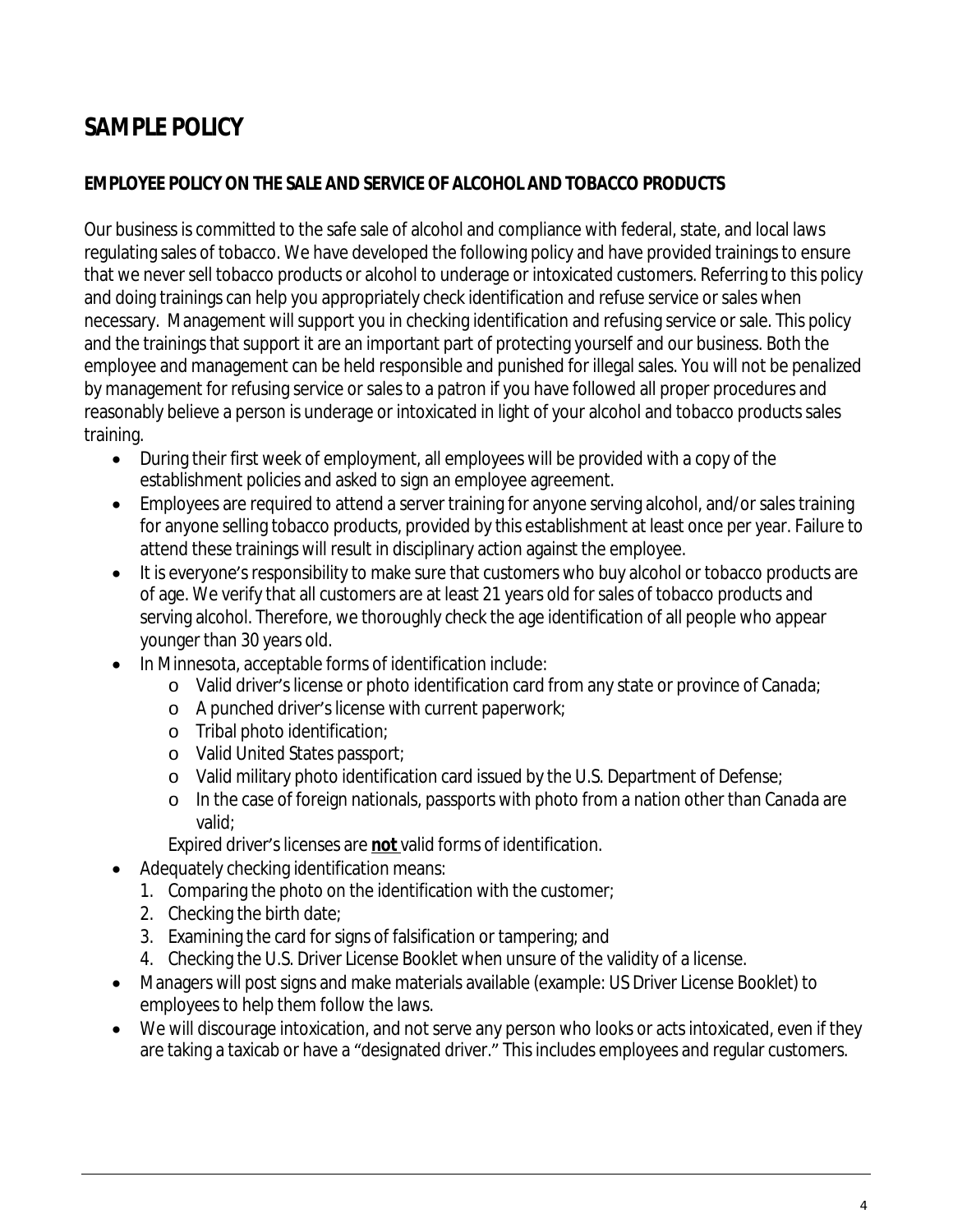- When a customer has been refused service or been denied a purchase because they are under the age 21 for tobacco products or alcohol, or appear intoxicated, all employees will withhold the tobacco or alcohol product from the customer.
- Reasonable efforts will be made to prevent a patron who is obviously intoxicated from driving upon leaving our establishment. This may include calling a taxi or finding other transportation. If any employee feels any patron is unable to drive responsibly, they will notify management, who may call the police, if necessary.
- Violation of these policies by employees:
	- o 1<sup>st</sup> Violation: Written warning and review of policy and training materials.
	- o 2<sup>nd</sup> Violation: Probation and review of policy and training materials.
	- o 3<sup>rd</sup> Violation: Suspension and review of policy and training materials.
	- o 4 th Violation: Termination
- Management will support every employee's decision to refuse a sale or terminate service to any customer.
- We will actively discourage loitering inside the store or on adjacent property immediately outside the store. This means we will tell loiterers to leave and we will keep signs posted. This will help prevent potential sales to underage persons.
- We will refuse to sell alcohol or tobacco to any person of legal age if we suspect they are going to furnish them to an underage person.

### **HOW COMPLIANCE CHECKS ARE CONDUCTED**

The sale of alcohol and tobacco products to underage persons is a concern of the citizens and law enforcement in Washington County. Because of these concerns, police departments in the county do not enforce alcohol and tobacco compliance based solely on complaints. All law enforcement in Washington County conducts at least one alcohol and one tobacco products compliance check each year. The purpose of these checks is to identify businesses and employees that are in compliance with existing federal, state and local laws and to encourage immediate corrective action and compliance by those who are not.

#### **How are compliance checks done?**

- A trained person under age 21 attempts to purchase alcohol or tobacco products while a law enforcement officer observes or waits outside the business.
- As part of their training, the underage person is advised look their age, be honest about their age if asked, and use a valid ID.
- If the young person is able to purchase alcohol or tobacco products, the law enforcement officer issues a citation to the clerk or server and license holder/owner.
- County-wide compliance check results are reported to the Washington County Department of Public Health and Environment and entered into a database. Results are reported annually to law enforcement, cities and townships.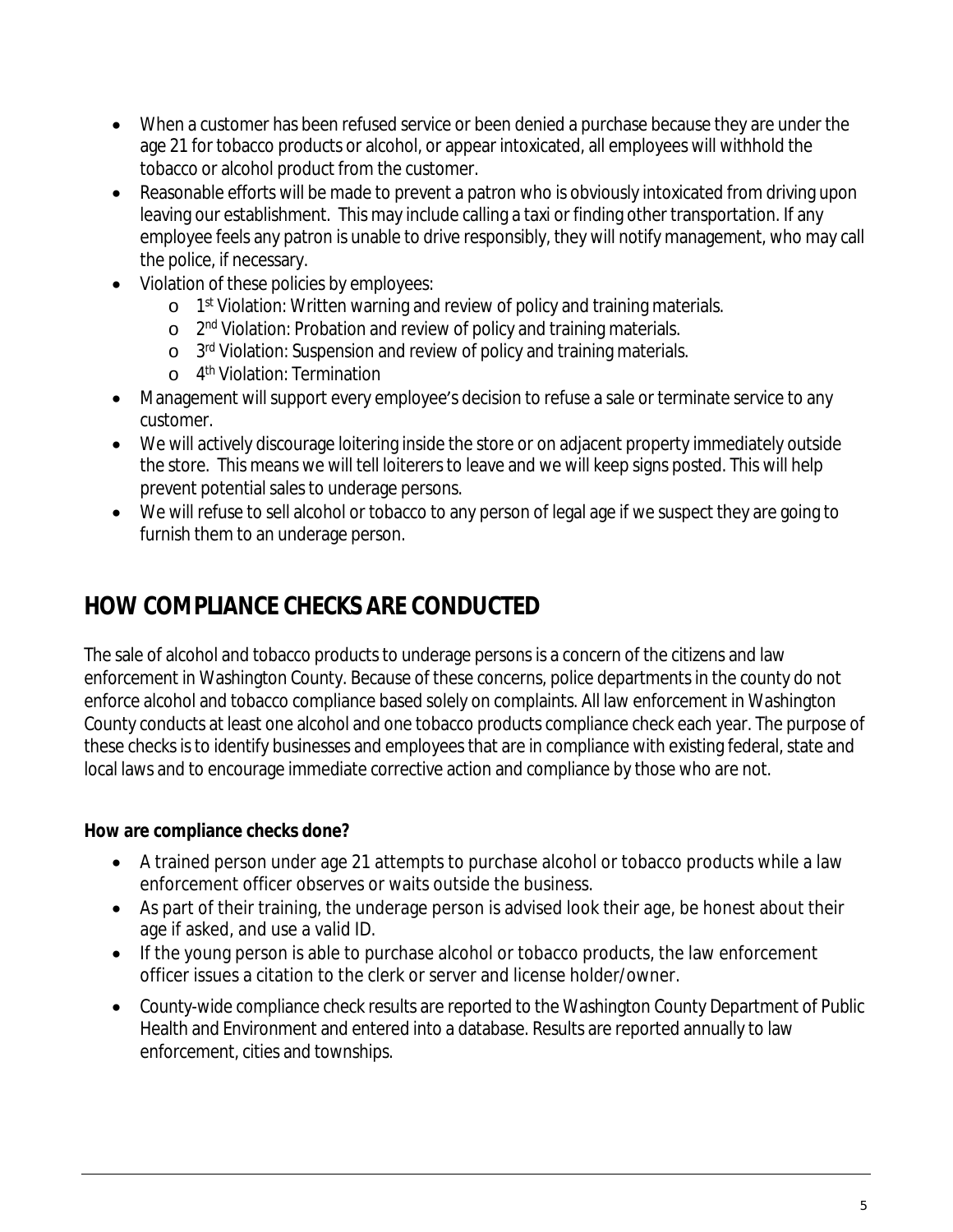### **PENALTIES FOR UNDERAGE SALE**

#### **ALCOHOL SALE:**

- Seller or server will be charged with a gross misdemeanor criminal citation. This is punishable by imprisonment for no more than 1 year, a fine no more than \$3,000.00 or both.
- Criminal and civil actions against the owner or operator of a licensed establishment who allows the sale of alcoholic beverages to a person under the age of 21. These sanctions may include a criminal complaint and/or imposition of a civil fine as well as the suspension and/or revocation of your current liquor license.
- Civil lawsuits are also possible in cases where a person under the age of 21 is served and subsequently experience or cause harm, injury or death.

Check with your local law enforcement agency or city/township for administrative fines and penalty schedules for retailers found selling alcohol to a person under the age of 21.

Source: Minnesota Office of the Revisor of Statutes, statute number 340A.503, Persons Under21, Illegal Acts.

#### **SALE OF TOBACCO PRODUCTS**:

- Sales of tobacco products include all commercial tobacco products for which a tobacco retailer license is required under state and local laws. A retailer license is required for sales of cigarettes and all other tobacco products including cigars or cigarillos and smokeless tobacco or chew, electronic cigarettes or vapes (called "electronic delivery devices" under state and many local laws and including natural or synthetic nicotine and other e-liquids and component parts of ecigarettes), tobacco-related devices (pipes, hookah, rolling papers, blunt wraps, etc.) and other nicotine or lobelia delivery products.
- Civil administrative actions or criminal misdemeanor actions can be brought against the owner or operator of a licensed establishment who allows the sale or furnishing (giving) of tobacco or other licensed products including tobacco-related devices, electronic delivery devices (electronic cigarettes, e-juice, component parts), or nicotine or lobelia delivery products to a person who is under the age of 21. Under state law, Minn. Stat. section 609.685, subd. 1a, any person 21 or over who sells, gives, or otherwise furnishes tobacco, tobacco-related devices (e.g., cigarette rolling papers, blunt wraps, pipes), or electronic delivery devices (e.g., ecigarettes, component parts, e-juice) to a person under the age of 21 is guilty of a petty misdemeanor for a first offense. (A petty misdemeanor is not a crime and results in a fine of up to \$300.) A repeat offense within five years of a previous offense is a misdemeanor.
- Under [state law, Minn. Stat. 461.12,](https://www.revisor.mn.gov/statutes/cite/461.12) a licensee must be charged an administrative penalty of at least \$300 for a 1st violation; \$600 for a 2nd violation at the same location within 36 months after the 1st violation; and \$1,000, plus license suspension for no less than 7 days for a 3rd or any other violation at the same location within 36 months after the 1st violation.
- Sanctions may also include the suspension or revocation of your current tobacco license.
- Retailer fines and penalty schedules for selling tobacco, e-cigarettes, e-juices, or other licensed products to a person under the age of 21 may be different for each city. Check with your city administration or tobacco licensing authority for complete details. Cities or townships within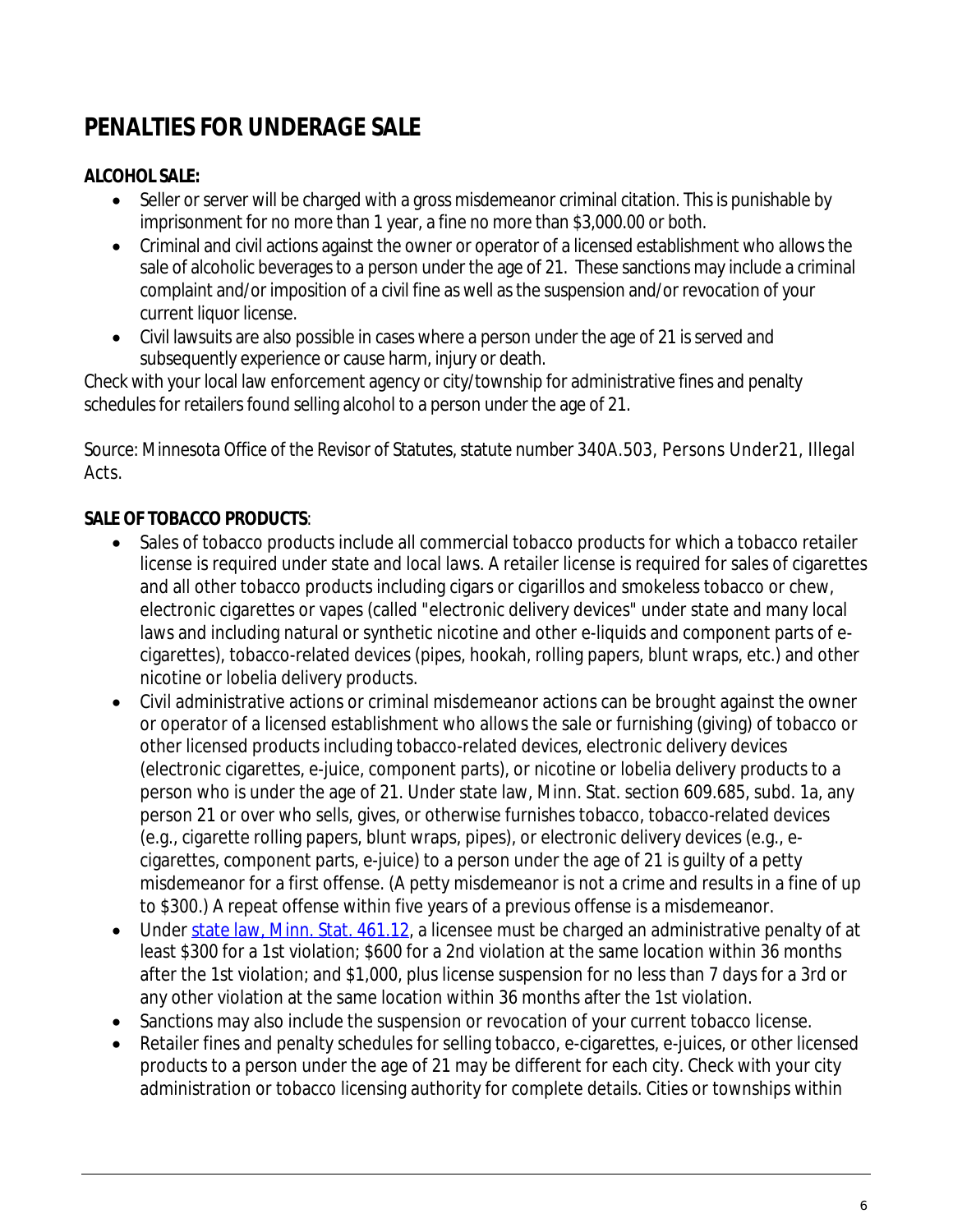the County that enact their own ordinances may establish stronger (but not weaker) penalties for retailers (licensees) than those established under state law.

#### **Electronic Cigarettes, E-Liquids and Child-Resistant Packaging**

Electronic cigarettes ("electronic delivery devices") are battery-powered devices, often resembling cigarettes, cigars, or pipes, designed to deliver nicotine or other substances , whether natural or synthetic, to users in the form of an inhaled aerosol or vapor. For the full definition of an electronic cigarette ("electronic delivery device") under Minnesota law, see [Minn. Stat. section 609.685,](https://www.revisor.mn.gov/statutes/cite/609.685) subd. 1 (c), "Electronic delivery device." This definition, and enforcement of the law, applies to any component part of a product, whether or not marketed or sold separately. Drugs, devices, or combination products, as those terms are defined in the Federal Food, Drug, and Cosmetic Act, that the Food and Drug Administration has authorized for sale are excluded.

#### **[461.20 Sale of Electronic Delivery Device; Packaging](https://www.revisor.mn.gov/statutes/cite/461.20)**

[The sale of any liquid, whether or not such liquid contains natural or synthetic nicotine or another](https://www.revisor.mn.gov/statutes/cite/461.20)  [substance, that is intended for human consumption and use in an electronic delivery device, as defined](https://www.revisor.mn.gov/statutes/cite/461.20) [in section](https://www.revisor.mn.gov/statutes/cite/461.20) [609.685](https://www.revisor.mn.gov/statutes/cite/609.685), subdivision 1, that is not contained in packaging that is child-resistant, is prohibited. All licensees must ensure that any liquid intended for human consumption and use in an electronic delivery device is sold in child-resistant packaging.

#### **Source**:

Minnesota Statutes, Ch. 461 and section 609.685: <https://www.revisor.mn.gov/statutes/cite/461/full> <https://www.revisor.mn.gov/statutes/cite/609.685> [https://www.publichealthlawcenter.org/topics/commercial-tobacco-control/minnesota-commercial](https://www.publichealthlawcenter.org/topics/commercial-tobacco-control/minnesota-commercial-tobacco-control)tobacco-control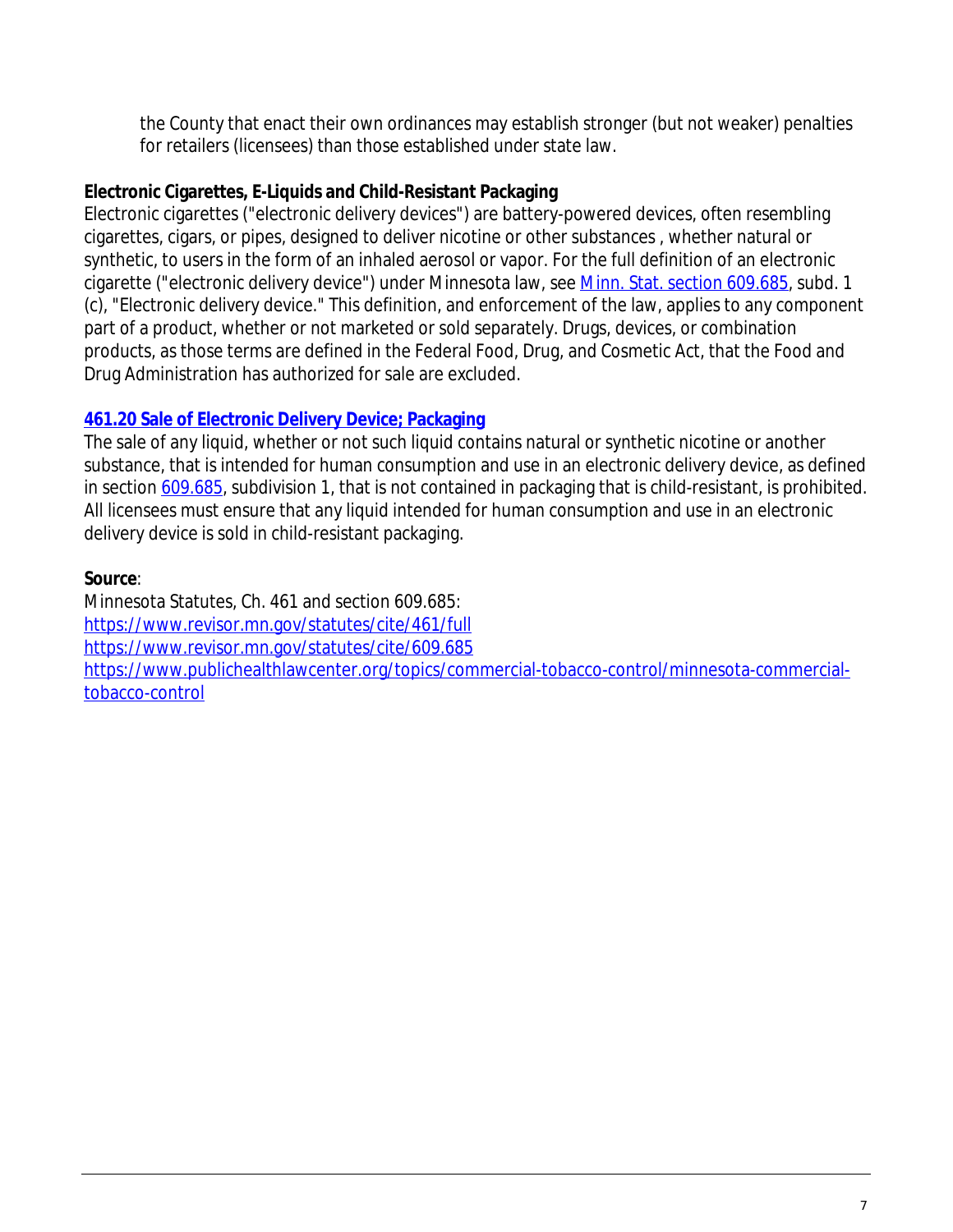#### **EMPLOYEE TRAINING TIPS FOR SALE OF ALCOHOL OR TOBACCO PRODUCTS**

- Issue a written policy that explains to all managers and employees that your establishment will not sell alcohol or tobacco products to anyone who is under 21 years old or in violation of any other federal, state, or local law. Explain that your establishment has an obligation to obey the federal, state and local laws.
- Provide each employee with a summary of the laws regarding alcohol and tobacco product sales. Review the law and your establishment's policy with all of your employees.
- Require employees to sign an employee agreement (included) stating that they understand the store's policy and the laws regarding alcohol and tobacco product sales to persons under the age of 21.
- Inform your employees that any illegal sale to persons under the age of 21 will result in disciplinary action and penalties.
- Tell the employees that they must request photo identification from anyone buying alcohol or tobacco products who is not obviously over 30 years of age. Make it clear that your policy isto refuse to sell without proof of age.
- Teach employees how to read birth dates to determine if a person is of legal age to purchase the product. Post a sticker or calendar on the cash register stating "Selling alcohol or tobacco products only to those born on or before today's date, 20\_\_."
- Help employees practice checking photo IDs and how to refuse sales under age persons.
- As the law requires, post signs visible to the public stating that it is illegal to sell alcohol or tobacco to anyone under the age of 21.
- Instruct employees on the health and safety risks associated with alcohol and tobacco use. Underage persons who use alcohol are more likely to have a car crash, get into a fight, have unsafe sex, or experience problems in school than those who don't use alcohol. Underage persons using tobacco are at risk for other drug and alcohol use and poor health.
- On a frequent basis(e.g., quarterly), remind employees of the law and yourstore/company policy. "Stop Sales to Minors Online Training" available at <http://www.stopsalestominors.org/login> will help licensees and clerks comply with federal, state, and local youth access laws that regulate the sale of tobacco, tobacco-related devices, electronic delivery devices, and nicotine or lobelia delivery products. This training provides education on tobacco and health, state and federal laws, compliance checks and penalties, and avoiding illegal sales.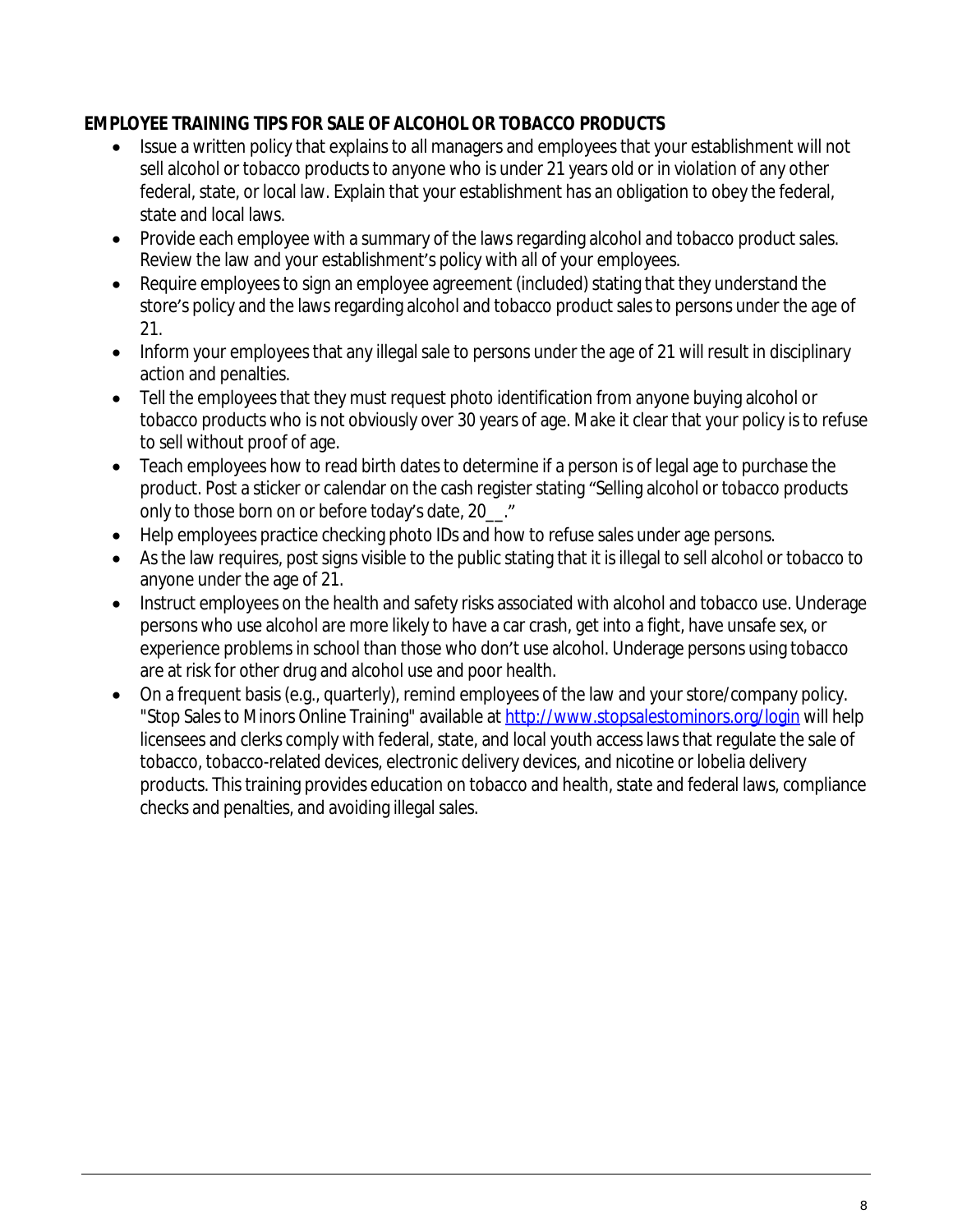### **SAMPLE AGREEMENT – SALE OF ALCOHOL**

### **EMPLOYEE AGREEMENT FOR LEGAL SALE OF ALCOHOL**

I understand that federal, Minnesota and local laws prohibits the sale of alcoholic beverages to persons under the age of twenty-one (21) years of age and to obviously intoxicated individuals. Selling alcoholic beveragesto a person under the age of 21 in Minnesota or to an intoxicated person may result in the suspension or loss of the establishment's license to sell alcoholic beverages.

By signing this form, I agree to the following statements:

1. I understand that our store/restaurant/bar is dedicated to the legal sale of alcoholic beverages.

2. I have read and reviewed the policy and training materials distributed by my manager related to the sale of alcoholic beveragesto underage persons and intoxicated persons and understand their requirements.

3. I understand that it is against the law to sell alcoholic beveragesto any person under the age of 21.

4. I understand that I must ask for and receive a government-issued photo ID from everyone looking younger than 30. When a person gives me a form of government-issued photo identification, I must carefully check it to determine if they are 21 years of age or older. Thisinformation must be clearly stated on the license or other form of government-issued identification.

5. I understand that I must refuse to sell alcoholic beveragesto anyone under the age of 21 or I may face progressive disciplinary actions. I understand that I could receive a written warning, probation, or suspension, or lose my job for repeated sales.

6. I will discourage intoxication, and not serve any person who looks or acts intoxicated, even if they are taking a taxicab or have a designated driver. This includes employees and regular customers.

Employee Signature **Date** Date

Store Manager Signature Date Date

 $\overline{a}$ 

 $\overline{a}$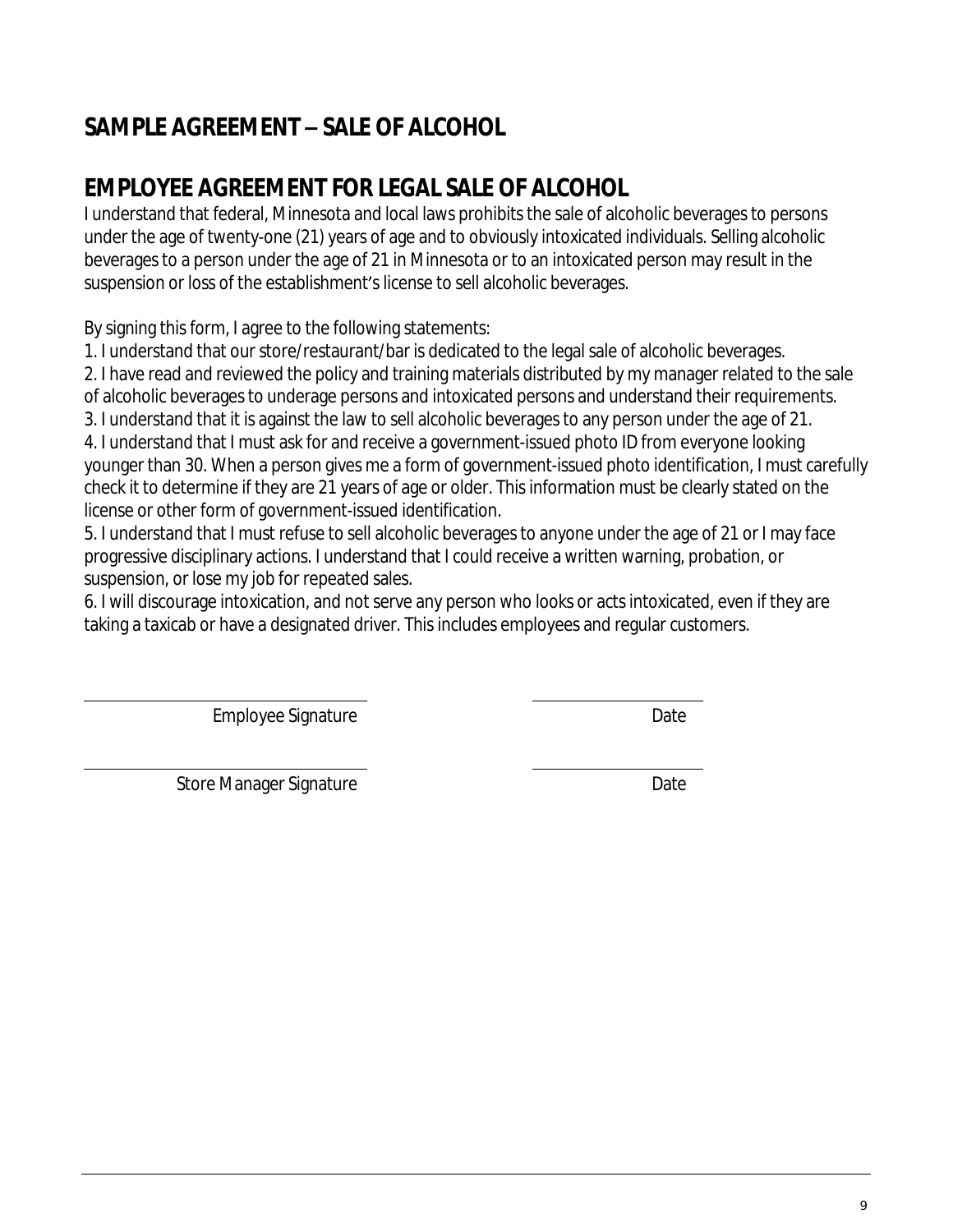# **EIGHT STEPS TO THE LEGAL SALE OF ALCOHOL**

- 1. Be polite, but firm. Explain that you will get into serioustrouble if you don't check everyone's government-issued photo ID.
- 2. Know where to look on the license or government-issued photo ID for birth date to determine if a person is 21 or older.
- 3. Make sure the photo on the ID matches the person.
- 4. Don't fall for any excuses, such as "I left my license at home." Let them know you are not allowed by management or under the law to sell to anyone without valid government-issued photo identification proving they are 21 years of age or older.
- 5. Co-workers can help each other. We all get forgetful, so remind each other about checking government-issued photo IDs.
- 6. If persons 21 years of age or older attemptsto buy orshare their alcoholic drinks with anyone under age 21, you can ask them to stop or leave your premises. This includes the parking lot.
- 7. If a customer gives you a hard time, offer to let them speak to the owner or manager.
- 8. If you are confused about your store's policy or you come across a difficult situation, ask your supervisor to explain what they expect of you.

### *If you are still in doubt, refuse to sell*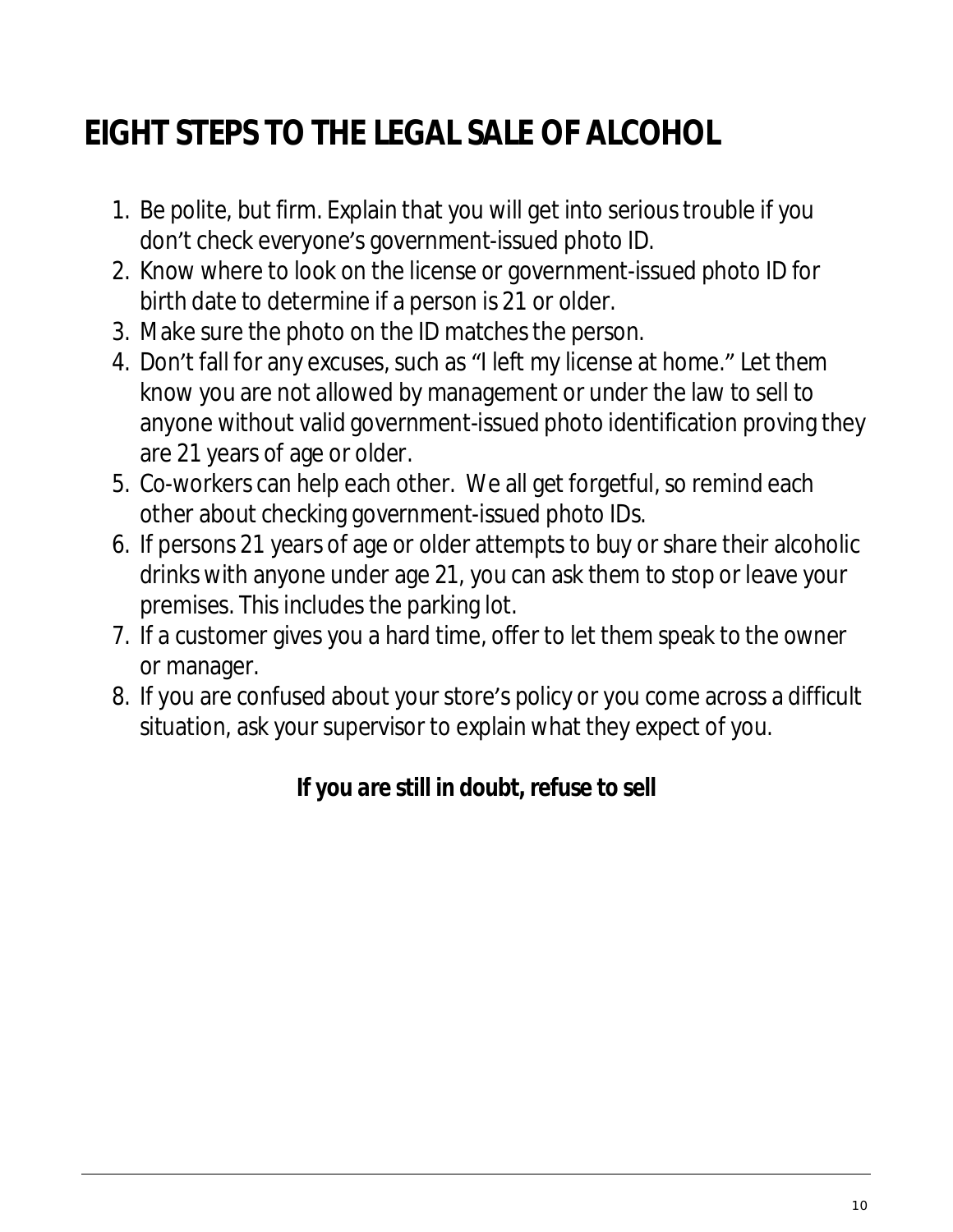## **SAMPLE AGREEMENT – SALE OF TOBACCO**

### **EMPLOYEE AGREEMENT FOR LEGAL SALE OF TOBACCO PRODUCTS**

I understand that federal, Minnesota and local laws prohibits the sale of tobacco including cigarettes, cigars, cigarillos, smokeless tobacco, and other licensed products, including e-cigarettes, e-juice and component parts of e-cigarettes, as well as tobacco-related devices like pipes, rolling papers and wraps, to anyone under the age of 21. Selling tobacco, tobacco-related devices, electronic delivery devices, and nicotine or lobelia delivery products to a person under the age of 21 in Minnesota may result in a fine and the suspension or loss of the establishment's license to sell tobacco products.

By signing this form, I agree to the following statements:

1. I understand that our store is dedicated to the legal sale of tobacco and all other licensed products.

2. I have read and reviewed the policy and training materials distributed by my manager related to the sale of tobacco and other licensed products and understand their requirements.

3. I understand that it is against the law to sell tobacco and other licensed products to any person under the age of 21.

4. I understand that I must ask for and receive a government-issued photo ID from everyone looking younger than 30. When a person gives me a form of government-issued photo identification, I must carefully check it to determine if they are 21 years of age or older. Thisinformation must be clearly stated on the license or other form of government-issued identification.

5. I understand that I must refuse to sell or give tobacco or other licensed productsto anyone under the age of 21 or I may face progressive disciplinary actions. I understand that I could receive a written warning, probation, or suspension, or lose my job for repeated sales.

Employee Signature Date

Store Manager Signature Date Date

 $\overline{a}$ 

 $\overline{a}$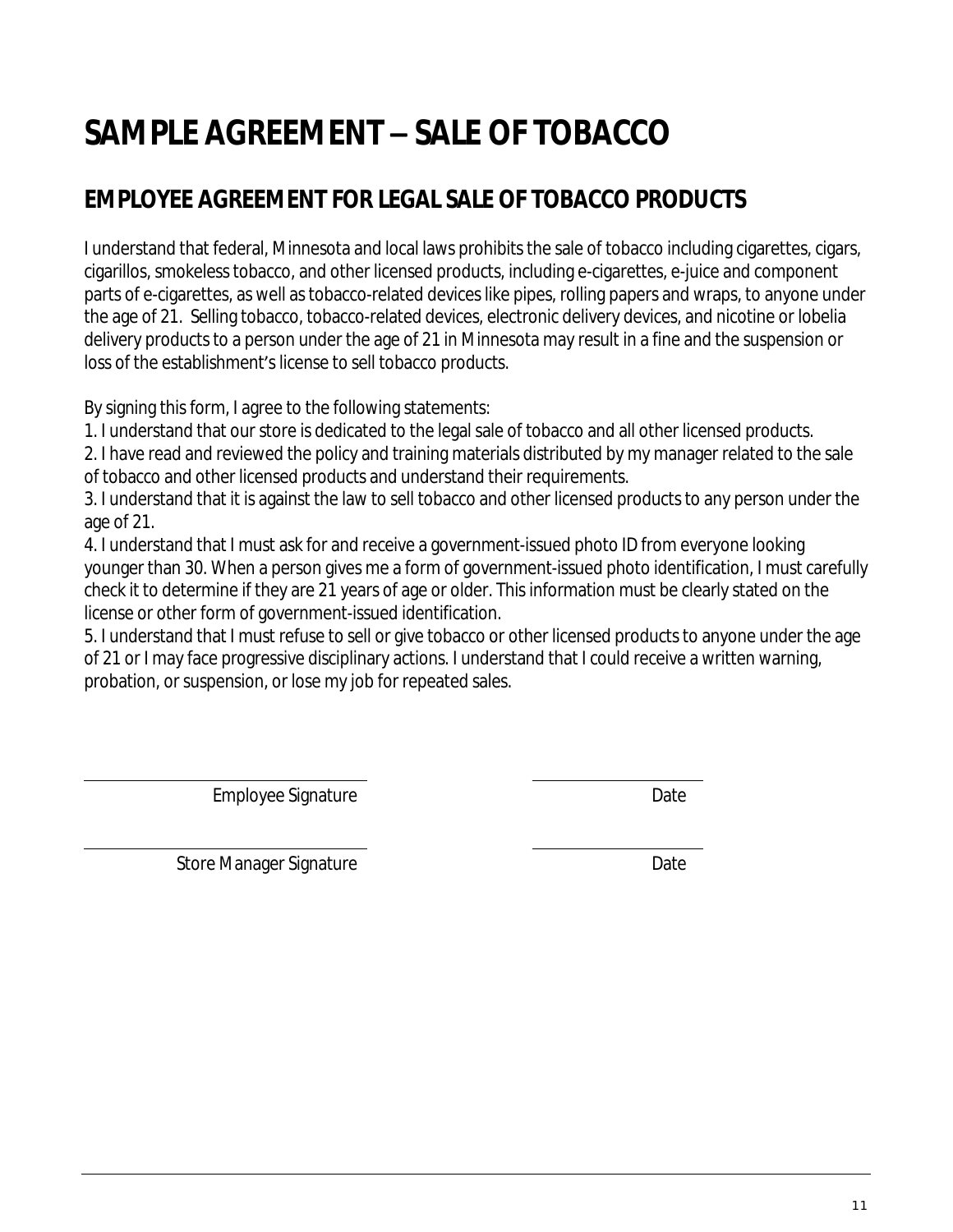# **EIGHT STEPS TO LEGAL SALE OF TOBACCO PRODUCTS**

- 1. Be polite, but firm. Explain that you will get into serioustrouble if you don't check everyone's government-issued photo ID.
- 2. Know where to look on the license or other government-issued photo ID for birth date to determine if a person is 21 or older.
- 3. Make sure the photo on the ID matches the person.
- 4. Don't fall for any excuses, such as "I left my license at home." Let them know you are not allowed by management or under the law to sell to anyone without valid government-issued photo identification proving they are 21 years of age or older.
- 5. Co-workers can help each other. We all get forgetful, so remind each other about checking government-issued photo IDs.
- 6. If a person 21 years of age or older attempts to buy tobacco or other licensed products for someone else, you can ask them to stop or leave your premises. This includes the parking lot.
- 7. If a customer gives you a hard time, offer to let them speak to the owner or manager.
- 8. If you are confused about yourstore's policy or you come across a difficult situation, ask your supervisor to explain what they expect of you.

### *If you are still in doubt, refuse to sell*